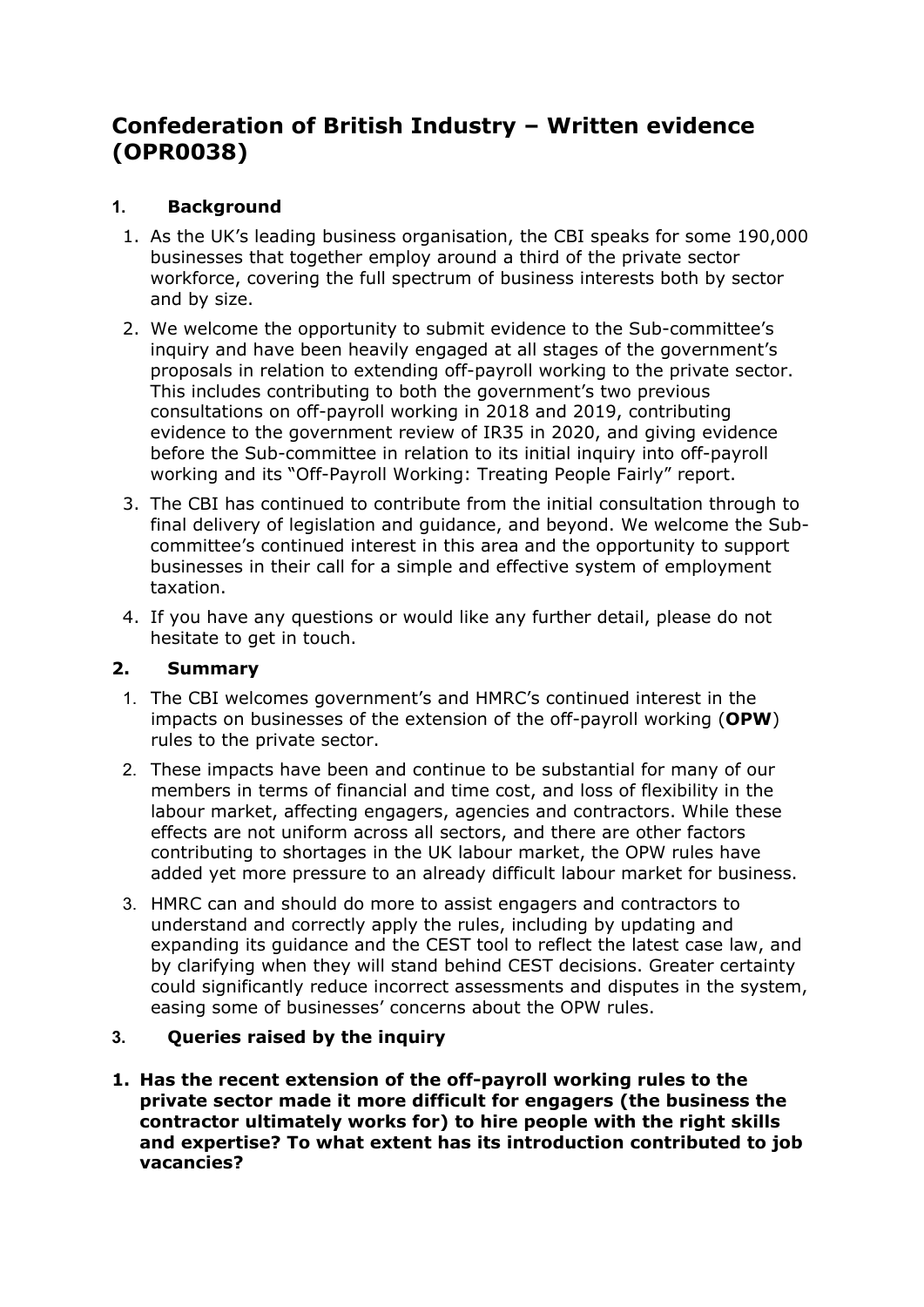- 1.1. Although there is variation between sectors and different sizes of business, the general consensus among CBI members who are engagers within OPW rules is that the extension of OPW to the private sector has made it more difficult to hire people with the right skills and expertise overall.
- 1.2. Certain sectors which are more likely to use contractors including driving and logistics, defence and security, construction, and information technology – or areas of services where contracting models were more common – such as professional and media services – were highlighted as suffering particular problems.
- 1.3. The most common reasons cited for concern include:
	- 1.3.1. The departure of contractors from the labour market, whether through retirement or departure from the UK. Members have experience with contractors specifically citing the changes in the OPW rules as the reason for their departure.
	- 1.3.2. The small companies' exemption from OPW, while welcomed by some members, has caused a distortive effect in sectors where both small and larger businesses operate as engagers, because some contractors are choosing to engage only with small companies outside the rules. In areas with limited pools of suitable talent – particularly in technology – this has given smaller engagers a competitive advantage over their larger competitors.
	- 1.3.3. The additional compliance burden involved in the initial recruitment process and disputes arising from Status Determination Statements (**SDS**) discourages some businesses from hiring contractors - and discourages contractors from making themselves available - for short-term or temporary contracts, causing a loss of flexibility in the labour market. A member noted that the vacancy rate across temporary contracts was significantly higher than for permanent vacancies (which had itself increased by 5% since the OPW rules were extended to the private sector).
- 1.4. Business recognises that there are other pressures in the UK labour market, some of which have coincided with the extension of OPW to the private sector. These include a need for additional skills training in certain sectors (such as technology and construction), the effects of the UK's exit from the European Union and the COVID pandemic. There is therefore more work to be done to understand the extent to which OPW has contributed to current labour market shortages in certain areas. However, there is no doubt that it has been an additional contributing factor for affected sectors and businesses, and has added to an already difficult period in the UK labour market.
- **2. For those engagers (and their advisers) who use the CEST (Check Employment for Tax Status) tool to assess employment status, how effective do you consider it to be? Do you have confidence in its results? If not, what further improvements need to be made to it?**
- 2.1. The CBI appreciates the work that has been done to make amendments to CEST to better reflect the needs of business and the relevant employment law tests. The CBI also welcomes HMRC's efforts to provide certainty to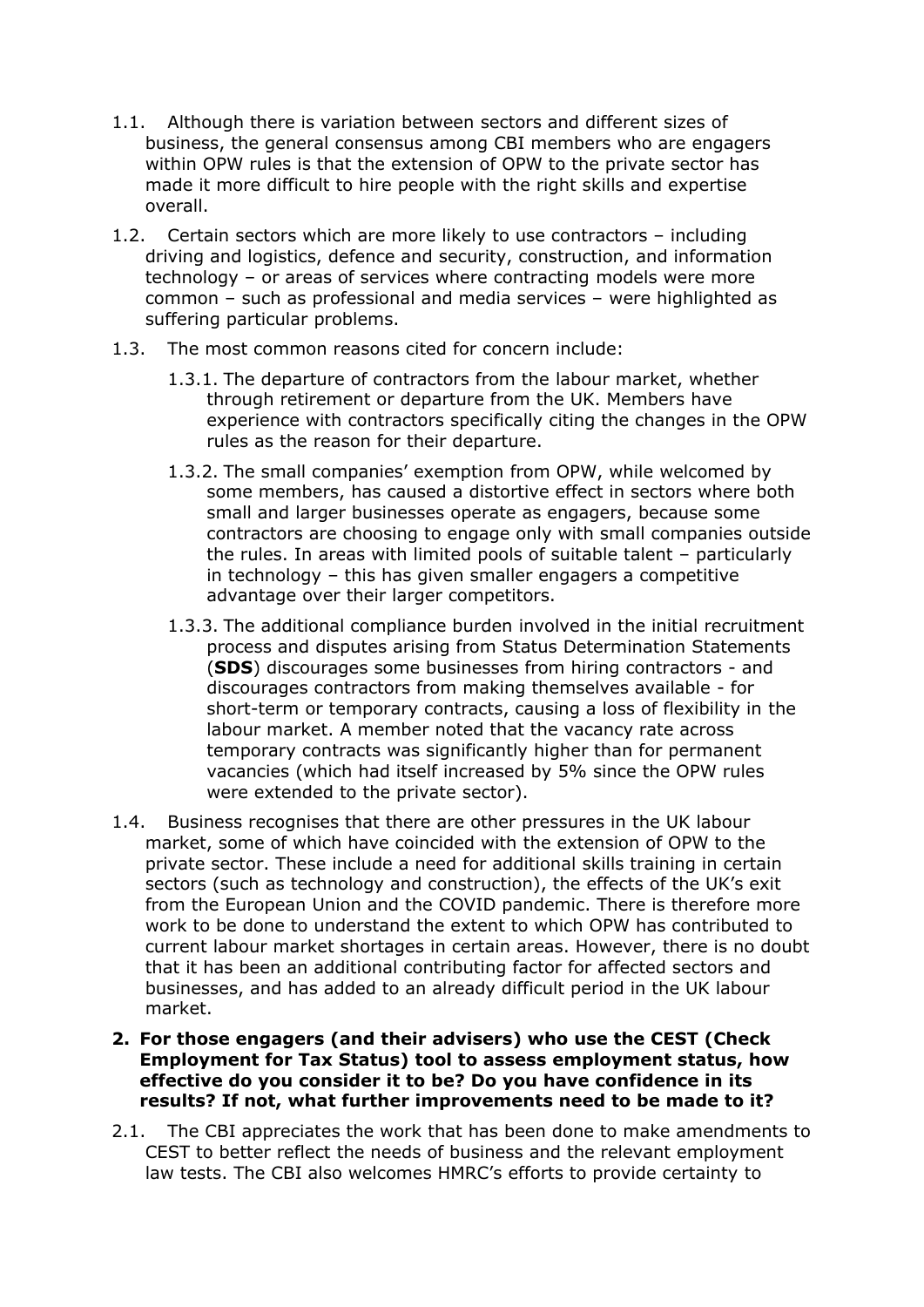business with their confirmation (repeated in their recent [guidance](https://www.gov.uk/government/publications/check-employment-status-for-tax-cest-2019-enhancement/check-employment-status-for-tax-cest-usage-data) [of](https://www.gov.uk/government/publications/check-employment-status-for-tax-cest-2019-enhancement/check-employment-status-for-tax-cest-usage-data) [23](https://www.gov.uk/government/publications/check-employment-status-for-tax-cest-2019-enhancement/check-employment-status-for-tax-cest-usage-data) [September](https://www.gov.uk/government/publications/check-employment-status-for-tax-cest-2019-enhancement/check-employment-status-for-tax-cest-usage-data) [2021](https://www.gov.uk/government/publications/check-employment-status-for-tax-cest-2019-enhancement/check-employment-status-for-tax-cest-usage-data)) that HMRC will stand behind the outcome from the tool.

- 2.2. However, this confirmation is limited to where the information entered is accurate, remains accurate, and is used in accordance with HMRC guidance. The CEST tool continues to cause issues for businesses seeking to use it, in large part because the tests required to determine whether a contractor falls inside or outside the rules are derived from complex and regularly changing case law, and the CEST tool (as well as the HMRC guidance that underlies it) does not reflect the complexity of this case law, so engagers and contractors are not able to be sure that the information provided is fully accurate. In addition, if the intention of HMRC's requirement that the information 'remains accurate' is that engagers should not only check contracts on commencement, but also continuously review all their existing contracts, the compliance burden for engagers would be unreasonably high. There are also cases where HMRC guidance is in conflict with case law or has not been updated to reflect the latest developments, so that relying on HMRC guidance may not provide a definitive outcome.
- 2.3. Specific technical concerns raised by members include:
	- 2.3.1. The approach to "mutuality of obligation" (i.e. the extent to which the engager is obliged to provide work to the contractor, and the contractor is obliged to accept work provided by the engager) in both HMRC guidance<sup>1</sup> and the CEST tool is over-simplified. Case law in this area supports the view that the concept of mutuality of obligation for employment law purposes is not directly analogous with the principle that a contract establishes legally enforceable obligations between the contractual parties and HMRC could do more to update their guidance to reflect the case law in this regard.
	- 2.3.2. When considering "control"<sup>2</sup> (i.e. the extent to which an engager controls the activities of the contractor while carrying out their duties under the contract), the CEST questions do not reflect the reality of modern flexible working. This is a particular issue in cases of home working (a trend which was already popular in some sectors, like IT, has increased dramatically as a result of the COVID pandemic and is expected to continue). Further reflection on the impact of location of working is needed both in HMRC's guidance and via the CEST tool.
	- 2.3.3. When considering financial risk allocation<sup>3</sup> (i.e. the extent to which financial risk for the work undertaken, and any costs associated with it, are taken by the engager or the contractor - which is one factor that can be used to determine whether contract falls within or outside the OPW rules) the CEST questions suggest it is the timing of payment chronologically, rather than the likelihood of recovery (and therefore the allocation of risk) which is being tested.

<sup>1</sup> HMRC's Employment Status Manual discusses HMRC's understanding of what constitutes 'mutuality of obligation' at [ESM0543.](https://www.gov.uk/hmrc-internal-manuals/employment-status-manual/esm0543)

<sup>2</sup> HMRC's Employment Status Manual discusses HMRC's understanding of what constitutes 'control' from [ESM0516](https://www.gov.uk/hmrc-internal-manuals/employment-status-manual/esm0516) to [ESM0529.](https://www.gov.uk/hmrc-internal-manuals/employment-status-manual/esm0529)

<sup>3</sup> HMRC's Employment Status Manual discusses HMRC's understanding of what constitutes 'financial risk' at [ESM0541](https://www.gov.uk/hmrc-internal-manuals/employment-status-manual/esm0541) and how that should be applied within the CEST tool at [ESM11085.](https://www.gov.uk/hmrc-internal-manuals/employment-status-manual/esm11085)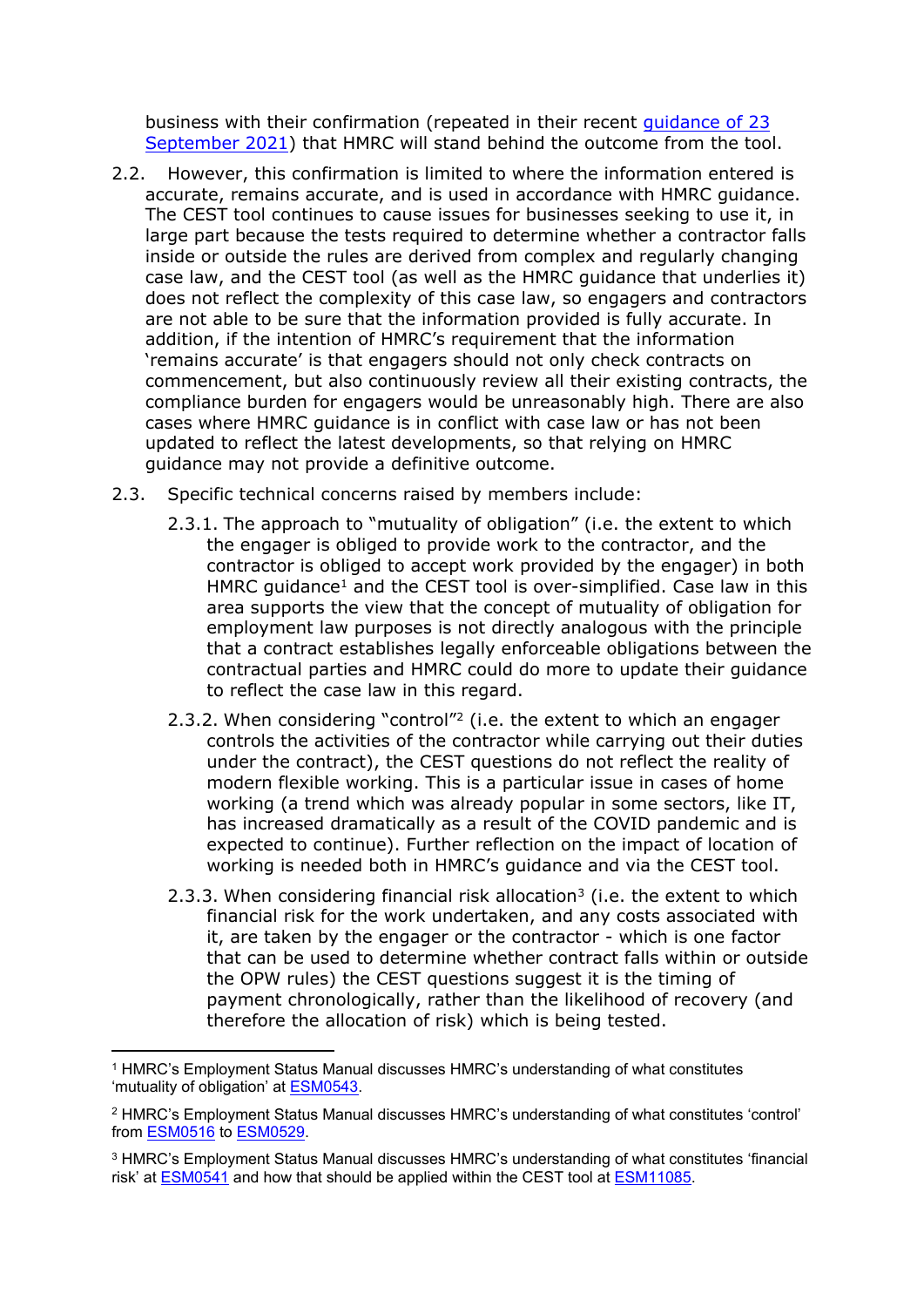- 2.4. While members recognise the value in having the CEST tool, these interpretative issues contribute to lack of clarity for engagers and contractors as to their status, additional compliance costs (as more time and money is spent on internal training, and either creating internal tools or seeking out and purchasing third party tools and advice, to deal with complex cases or fill the gaps in guidance), and an increased rate of disputed SDSs.
- 2.5. The CBI would like to see further guarantees from HMRC that they will continue to update their guidance and the CEST tool in accordance with case law, and that they will seek to expand on this guidance to assist business and contractors to understand and determine contracts appropriately.
- **3. What changes have engagers had to make to apply the off-payroll rules to contractors, in terms of systems, personnel and training? By reference to your own experience, to what extent (if any) do you consider that compliance costs have increased because of the changes?**
- 3.1. The changes and costs to business of the OPW rules can be divided broadly into two categories: initial set up costs and ongoing compliance costs. As we are only in the first year of the OPW rules in the private sector, members are currently transitioning from concerns arising mainly from initial set up costs (in terms of both time and money) to the longer-term issue of ongoing compliance costs.
- 3.2. Business have taken a variety of different approaches to the introduction of the OPW rules, depending on the size and impact on their business and the additional risk and costs to them. Some members have chosen to limit their engagement through personal service companies (**PSCs**) entirely. While this may limit their costs relatively, they have still incurred initial costs in, for example, identifying and terminating existing agreements with PSC contractors, renegotiating terms where such contractors were willing to reengage on PAYE terms or recruiting replacement personnel where they were not, and reviewing and amending supply chain terms to ensure that no services are being delivered by PSC subcontractors of larger suppliers. For larger organisations with numerous suppliers this work has been extensive. This approach has also limited such members' access to the labour market, often in areas with high demand and has generally led to increased cost for the PAYE engagements they do enter into compared to a contractor relationship.
- 3.3. Many businesses which engage contractors on a large scale are not in a position to take this approach, so have faced substantial initial set up costs and are and will continue to face ongoing compliance costs. Initial set up costs include hiring and/or training staff to manage the initial review of contracts (including disputes arising from initial assessments), amending and updating VAT, payroll and other compliance systems to reflect the new types of contracts that will be managed, and training for all hiring managers and more widely across the business on the new rules.
- 3.4. Ongoing compliance costs including reviewing all new hiring arrangements, dealing with disputes arising, and reviewing existing contracts as and when HMRC guidance and case law changes.
- 3.5. Most members agree the compliance costs have been significant, and that HMRC's initial estimate of the upfront cost to business of £14.4m (spread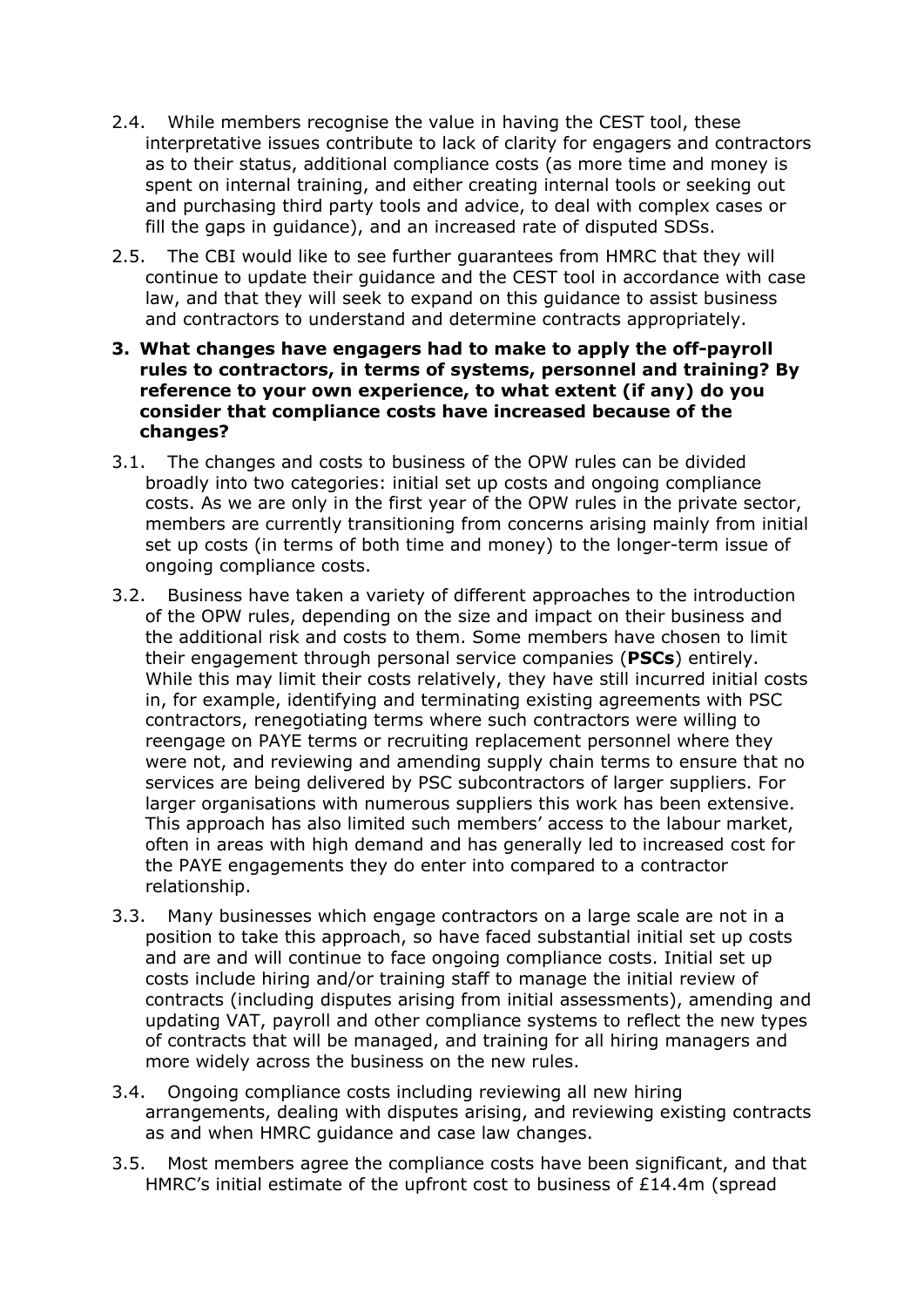across 60,000 engagers and 20,000 recruitment agencies) was a gross underestimate when HMRC also required engagers to consider each case individually and make a determination on a just and reasonable basis.

#### **4. How well has HMRC supported engagers, contractors, and their advisers with the implementation of the new rules and is any further or different type of assistance needed?**

- 4.1. The CBI appreciates the support provided to businesses over the last three years, and members particularly noted that HMRC have worked to achieve greater public understanding of the OPW rules through a series of webinars on the subject.
- 4.2. However, engagers have experienced a lack of proactive engagement from HMRC directly with them on the topic – even where they have a customer compliance manager (**CCM**) – and there is widespread concern that contractors and smaller businesses without access to experienced employment law advisers have not had enough support. This in turn is contributing to incorrect assessments, and unnecessary disputes between engagers and contractors.
- 4.3. Engagers would also appreciate more support in establishing their internal compliance systems. While some are relying only on CEST, many have had to purchase third party tools and advice on the application of the rules to their business. Without greater support and guidance from HMRC, businesses which do not have the available resources to bring in third party support are more likely to make incorrect assessments.

#### **5. To what extent has the introduction of the new rules generated disputes between engagers and contractors concerning the status of contractors vis à vis the rules and how successfully or otherwise have these been resolved?**

- 5.1. With the extension of OPW rules to the private sector, the burden for resolving disputes as to status shifted substantially from the contractor and tax authority to engagers, which are required to prepare the initial SDS and to provide dispute resolution when an SDS is appealed. It is not surprising, therefore, that engagers have seen a substantial increase in disputes with contractors.
- 5.2. These disputes can arise at every stage of the engagement process and in different forms: some former engagers chose not to engage PSCs going forward at all (thus limiting the number of disputes arising, but not eliminating them – particularly where they are end users in a supply chain which may still use PSC contractors – and restricting their labour market access); others have found an increasing number of contractors walking away from contracts after offer because the SDS confirms that that they would fall within the OPW rules, or seeking to renegotiate their rates to cover increased PAYE costs without reducing their net position, even if they accept the determination.
- 5.3. Businesses have not generally found that having an engager-lead resolution process has deterred contractors from raising disputes. One member which is an engager confirmed that contractor disputes (rather than any other stage of the contractor hiring process) take up the majority of the